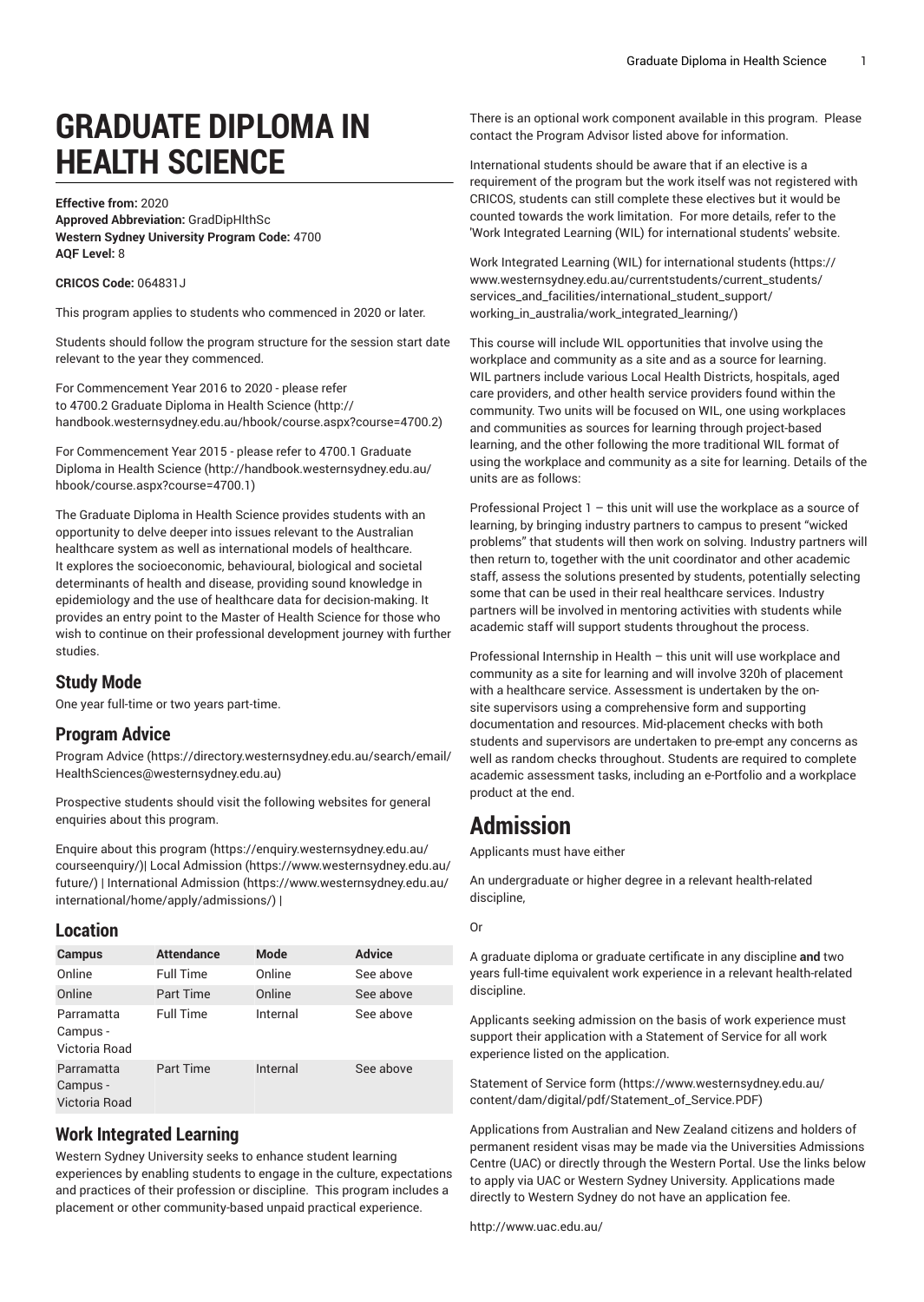#### <https://westernsydney.uac.edu.au/ws/>

Applicants who have undertaken studies overseas may have to provide proof of proficiency in English. Local applicants who are applying through the Universities Admissions Centre (UAC) will find details of minimum English proficiency requirements and acceptable proof on the UAC website. Local applicants applying directly to the University should also use the information provided on the UAC website.

#### <http://www.uac.edu.au/>

All other International applicants must apply directly to the University via the International Office.

International students applying to the University through the International Office can find details of minimum English proficiency requirements and acceptable proof on their website.

[International Office \(http://www.westernsydney.edu.au/international/\)](http://www.westernsydney.edu.au/international/)

Overseas qualifications must be deemed by the Australian Education International - National Office of Overseas Skills Recognition (AEI-NOOSR) to be equivalent to Australian qualifications in order to be considered by UAC and Western Sydney University.

# **Program Structure**

Qualification for this award requires the successful completion of 80 credit points which include the subjects listed in the recommended sequence below.

Students must complete the following subjects.

| <b>Subject</b>         | Title                                      | <b>Credit</b><br><b>Points</b> |
|------------------------|--------------------------------------------|--------------------------------|
| <b>Domain Subjects</b> |                                            |                                |
| <b>PUBH 7031</b>       | <b>Health Systems and Policy</b>           | 10                             |
| <b>PUBH 7016</b>       | Introduction to Epidemiology               | 10                             |
| <b>PUBH 7033</b>       | The Social Determinants of Health          | 10                             |
| <b>HLTH 7025</b>       | <b>Healthcare Data for Decision-Making</b> | 10                             |
| <b>Focus Subjects</b>  |                                            |                                |
| <b>HLTH 7022</b>       | <b>Advanced Health Service Management</b>  | 10                             |

PUBH 7030 Health Systems Planning and Evaluation 10 Select two alternate subjects from the list below 20

**Total Credit Points 80**

# **Alternate Subjects**

| <b>Subject</b>   | Title                                                                                                     | Credit<br>Points |
|------------------|-----------------------------------------------------------------------------------------------------------|------------------|
| POLI 7002        | Translation from Theory and Research to Policy                                                            | 10               |
| <b>REHA 7027</b> | Research into Practice: bridging the clinician-<br>researcher divide in applied and creative<br>therapies | 10               |
| <b>BUSM 7027</b> | <b>Employment Relations Professional Practice</b>                                                         | 10               |
| <b>BUSM 7043</b> | Industrial Relations and Workplace Change                                                                 | 10               |
| <b>BUSM 7081</b> | <b>Reward Management</b>                                                                                  | 10               |
| <b>BUSM 7087</b> | <b>Strategic Employment Relations</b>                                                                     | 10               |
| <b>ACCT 7015</b> | <b>Financial Reports for Decision Making</b>                                                              | 10               |
| <b>BUSM 7024</b> | Developing Human Capital and Organisational<br>Capability                                                 | 10               |
| <b>BUSM 7025</b> | Diversity, Labour Markets and Workforce<br>Planning                                                       | 10               |
| <b>BUSM 7045</b> | Innovation Through Digital Technology                                                                     | 10               |
| <b>BUSM 7040</b> | Governance, Ethics and Social Entrepreneurship                                                            | 10               |

| BUSM 7072        | New Venture Finance                                                                    | 10 |
|------------------|----------------------------------------------------------------------------------------|----|
| <b>BUSM 7028</b> | <b>Entrepreneurial Management Capabilities</b>                                         | 10 |
| <b>BUSM 7046</b> | <b>Innovation for New Markets</b>                                                      | 10 |
| <b>BUSM 7048</b> | Innovation, Creativity and Foresight                                                   | 10 |
| <b>INFS 7001</b> | <b>Advanced Healthcare Data Environments</b>                                           | 10 |
| <b>INFS 7002</b> | Advanced Healthcare Software and Systems                                               | 10 |
| <b>BUSM 7064</b> | Managing Project Teams and Stakeholders                                                | 10 |
| <b>BLDG 7013</b> | <b>Project Procurement Systems</b>                                                     | 10 |
| <b>BUSM 7082</b> | <b>Risk Management and Decision Making</b>                                             | 10 |
| <b>BUSM 7090</b> | <b>Strategic Project Management</b>                                                    | 10 |
| <b>BUSM 7097</b> | Time and Quality Management                                                            | 10 |
| <b>NURS 7028</b> | Leadership in Clinical Practice                                                        | 10 |
| <b>MGMT 7003</b> | <b>Financial Management of Projects</b>                                                | 10 |
| <b>PUBH 7020</b> | Policy, Power and Politics in Health Care<br>Provision                                 | 10 |
| <b>PUBH 7026</b> | <b>Supporting Aged Communities</b>                                                     | 10 |
| <b>PUBH 7018</b> | Leadership for Quality and Safety in Health Care                                       | 10 |
| <b>PUBH 7014</b> | Health and Socio-political Issues in Aged Care                                         | 10 |
| <b>PUBH 7004</b> | <b>Communicable Diseases</b>                                                           | 10 |
| <b>PUBH 7011</b> | <b>Health Advancement and Health Promotion</b>                                         | 10 |
| <b>HLTH 7002</b> | <b>Building Organisational Capacity in Health Care</b>                                 | 10 |
| <b>PUBH 7028</b> | Surveillance and Disaster Planning                                                     | 10 |
| <b>HLTH 7008</b> | Introduction to Biostatistics                                                          | 10 |
| <b>AGEN 7005</b> | <b>Research Protocol Design and Practice</b>                                           | 10 |
| <b>NURS 7019</b> | Cultural and Social Diversity in Health Care                                           | 10 |
| <b>PUBH 7015</b> | Introduction to Clinical Epidemiology                                                  | 10 |
| <b>PUBH 7010</b> | Epidemiology of Non-Communicable Diseases                                              | 10 |
| <b>PUBH 7002</b> | Analytic Approaches in Epidemiology                                                    | 10 |
| <b>PUBH 7025</b> | <b>Statistical Methods in Epidemiology</b>                                             | 10 |
| <b>PUBH 7008</b> | <b>Environmental Epidemiology</b>                                                      | 10 |
| <b>PUBH 7005</b> | Controversies in Epidemiology                                                          | 10 |
| <b>PUBH 7006</b> | Data Management and Programming for<br>Epidemiology                                    | 10 |
| <b>HLTH 7015</b> | Qualitative Research Methodology in Health                                             | 10 |
| <b>HLTH 7024</b> | <b>Health Services Financing</b>                                                       | 10 |
| <b>HLTH 7025</b> | Healthcare Data for Decision-Making                                                    | 10 |
| <b>PUBH 7029</b> | Digital Health Management                                                              | 10 |
| <b>PUBH 7032</b> | Patient-centred digital healthcare                                                     | 10 |
| <b>HLTH 7029</b> | Quality and Safety                                                                     | 10 |
| <b>PUBH 7034</b> | Workplace Safety and Risk Management                                                   | 10 |
| <b>BUSM 7078</b> | Project Management                                                                     | 10 |
| <b>HUMN 4001</b> | Researcher Development 1: Reading, Writing, and<br>the Business of Research            | 10 |
| <b>HUMN 4003</b> | Writing Beyond the Academy: Knowledge<br>Translation and Public Audience Communication | 10 |

#### **Equivalent Subjects**

The subjects listed below count towards completion of this program for students who passed these subjects in 2019 or earlier.

HUMN 4009 - Research Design 1: Theories of Enquiry

HUMN 4012 - Research Literacies

Further information on recommended progression is available on the Postgraduate Health Science progression page.